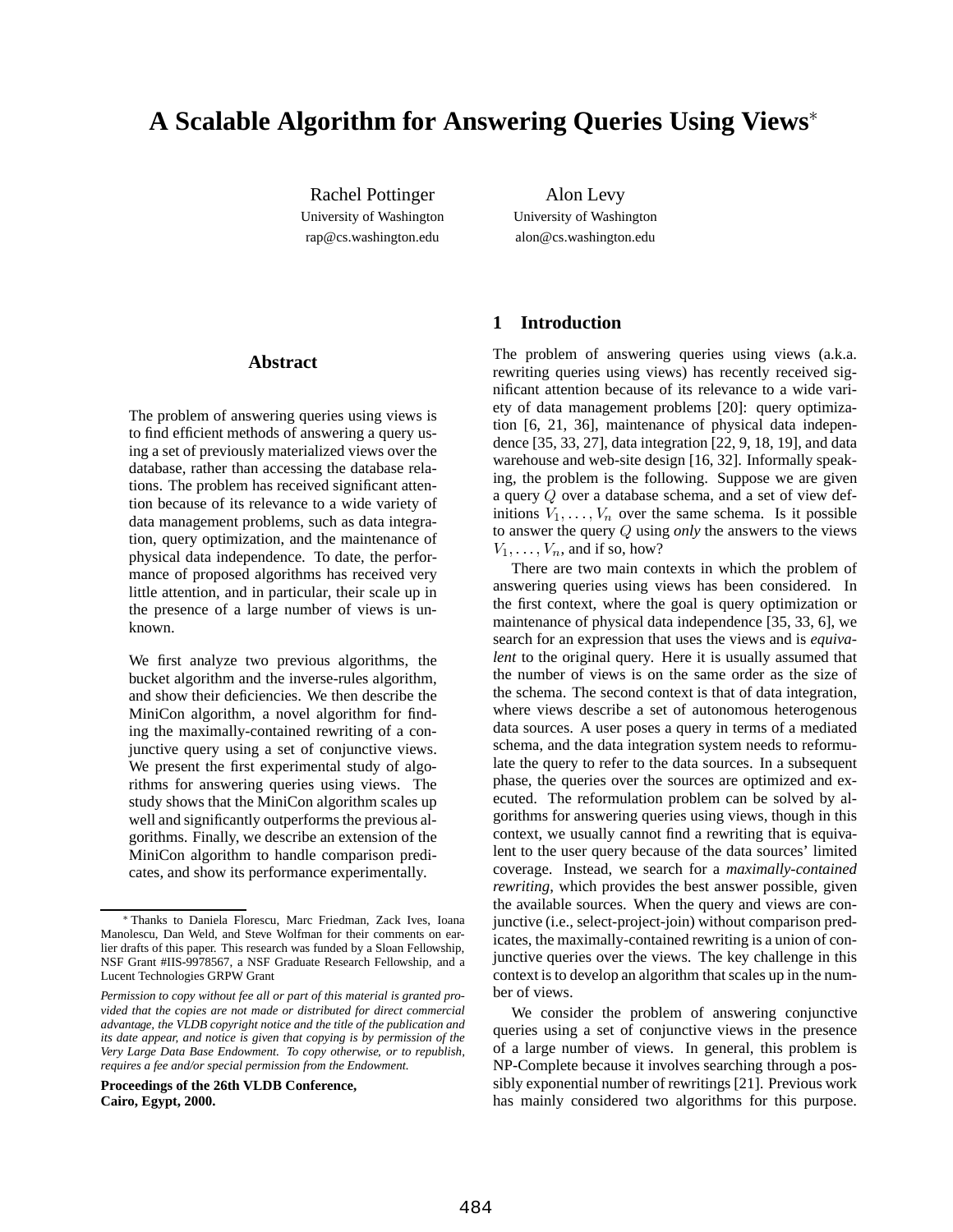The bucket algorithm, developed as part of the Information Manifold System [22], controls its search by first considering each subgoal in the query in isolation, and creating a bucket that contains only the views that are relevant to that subgoal. The algorithm then creates rewritings by combining one view from every bucket. As we show, the combination step has several deficiencies, and does not scale up well. The inverse-rules algorithm, developed primarily in the InfoMaster System [29, 8], considers rewritings for each database relation independent of any particular query. Given a user query, these rewritings are combined appropriately. We show that the rewritings produced by the inverserules algorithm need to be further processed in order to be appropriate for query evaluation. Unfortunately, in this additional processing step the algorithm must duplicate much of the work done in the second phase of the bucket algorithm.

Based on the insights into the previous algorithms, we introduce the MiniCon algorithm, which addresses their limitations and scales up to a large number of views. The key idea underlying the MiniCon algorithm is a change of perspective: instead of building rewritings by combining rewritings for each query subgoal or database relation, we consider how each of the *variables* in the query can interact with the available views. The result is that the second phase of the MiniCon algorithm needs to consider drastically fewer combinations of views. Hence, as we show experimentally, the MiniCon algorithm scales up much better. The specific contributions of the paper are the following:

- We describe the MiniCon algorithm and its properties.
- We present a detailed experimental evaluation and analysis of algorithms for answering queries using views. The experimental results show (1) the Mini-Con algorithm significantly outperforms the bucket and inverse-rules algorithms, (2) the MiniCon algorithm scales up to hundreds of views, thereby showing for the first time that answering queries using views can be efficient on large scale problems. We believe that our experimental evaluation in itself is a significant contribution that fills a void in previous work on this topic.
- We describe an extension of the MiniCon algorithm to handle comparison predicates and experimental results on its performance.

This paper focuses on the problem of answering queries using views for select-project-join queries under set semantics. While such queries are quite common in data integration applications, many applications will need to deal with queries involving grouping and aggregation, semistructured data, nested structures and integrity constraints. Indeed, the problem of answering queries using views has been considered in these contexts as well [15, 31, 7, 13, 26, 4, 10, 14]. In contrast to these works, our focus is on obtaining a scalable algorithm for answering queries using views and the experimental evaluation of such algorithms. Hence, we begin with the class of select-projectjoin queries.

The paper is organized as follows. Section 2 presents the problem formally, and Section 3 discusses the limitations of the previous algorithms. Section 4 describes the MiniCon algorithm, and Section 5 presents the experimental evaluation. Section 6 describes an extension of the MiniCon algorithm to comparison predicates. Section 7 discusses related work and Section 8 concludes.

## **2 Preliminaries**

**Queries and views:** We consider the problem of answering queries using views for *conjunctive queries* (i.e., selectproject-join queries). A *conjunctive query* has the form:

 $q(X) \text{ : } e_1(X_1), \ldots, e_n(X_n)$ where q and  $e_1, \ldots, e_n$  are predicate names. The atoms  $e_1(X_1), \ldots, e_n(X_n)$  are the *subgoals* in the body of the query, where  $e_1, \ldots, e_n$  refer to database relations. The atom  $q(X)$  is called the *head* of the query, and refers to the answer relation. The tuples  $X, X_1, \ldots, X_n$  contain either variables or constants. We require that the query be *safe*, i.e., that  $X \subseteq X_1 \cup \ldots \cup X_n$  (that is, every variable that appears in the head must also appear in the body). The variables in  $X$  are the *distinguished* variables of the query, and all the others are *existential* variables. We denote individual variables by lowercase letters. We use  $Vars(Q)$  $(Subgoals(Q))$  to refer to the set of variables (subgoals) in Q, and  $Q(D)$  to refer to the result of evaluating the query  $Q$  over the database  $D$ .

Note that unions can be expressed in this notation by allowing a set of conjunctive queries with the same head predicate. A *view* is a named query. If the query results are stored, we refer to them as a materialized view, and we refer to the result set as the *extension* of the view. In Section 6 we consider queries that contain subgoals with comparison predicates  $\lt, \leq$ ,  $\neq$ . In this case, we require that if a variable  $x$  appears in a subgoal of a comparison predicate, then  $x$  must also appear in an ordinary subgoal.

**Example 2.1** Consider the following schema that we use throughout the paper. The relation cites(p1,p2) stores pairs of publication identifiers where p1 cites p2. The relation sameTopic stores pairs of papers that are on the same topic. The unary relations inSIGMOD and inVLDB store ids of papers published in SIGMOD and VLDB respectively. The following query asks for pairs of papers on the same topic that also cite each other. Note that join predicates in this notation are expressed by multiple occurrences of the same variables.

 $q(x,y)$ :- sameTopic(x,y), cites(x,y), cites(y,x)  $\Box$ 

**Query containment and equivalence:** The concepts of query containment and equivalence enable us to compare between queries and rewritings. We say that a query  $Q_1$  is *contained* in the query  $Q_2$ , denoted by  $Q_1 \sqsubseteq Q_2$ , if the answer to  $Q_1$  is a subset of the answer to  $Q_2$  for *any* database instance. We say that  $Q_1$  and  $Q_2$  are *equivalent* if  $Q_1 \sqsubseteq Q_2$ and  $Q_2 \sqsubseteq Q_1$ .

*Containment mappings* provide a necessary and sufficient condition for testing query containment. A mapping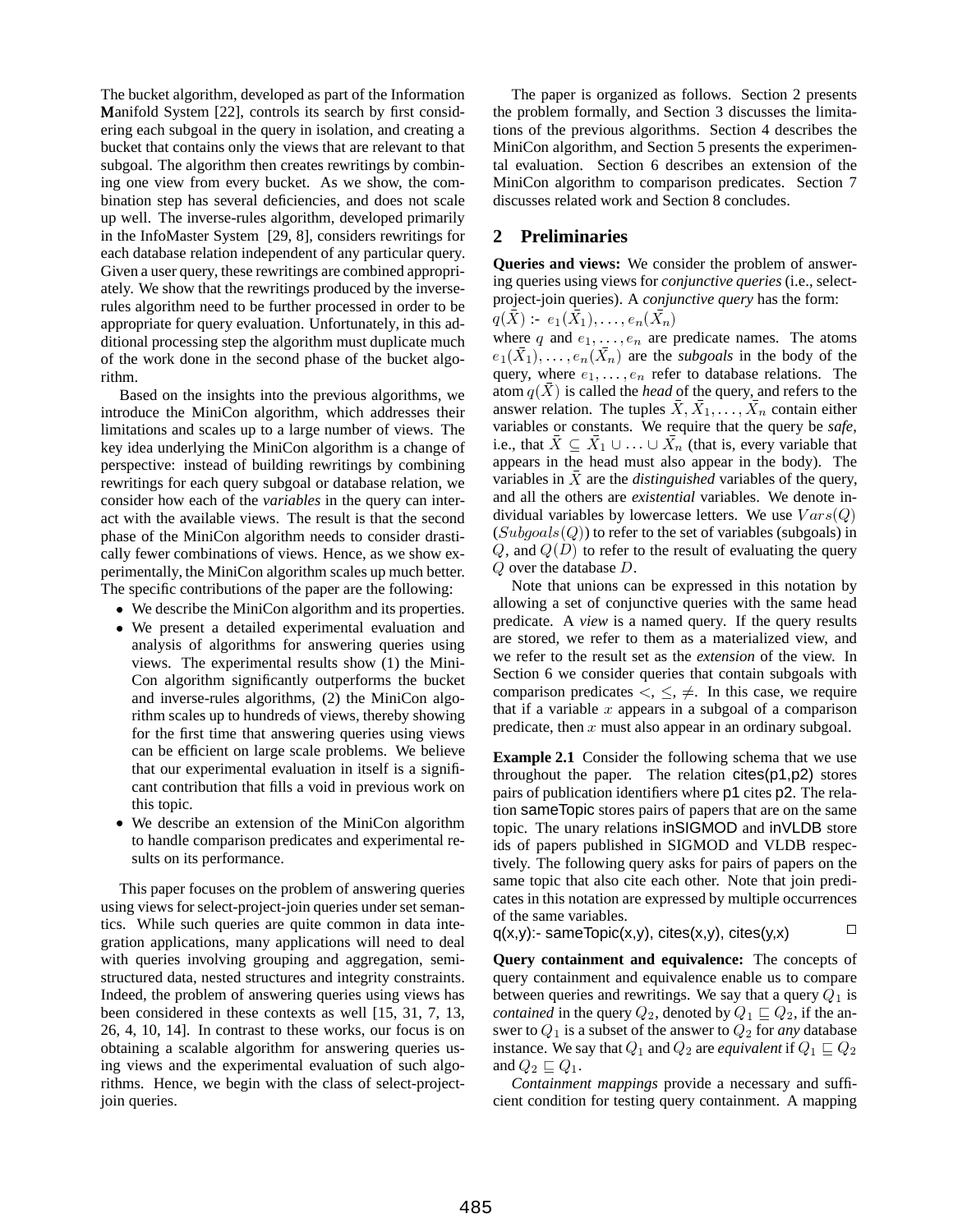$\tau$  from  $Vars(Q_2)$  to  $Vars(Q_1)$  is a containment mapping if (1)  $\tau$  maps every subgoal in the body of  $Q_2$  to a subgoal in the body of  $Q_1$ , and (2)  $\tau$  maps the head of  $Q_2$  to the head of  $Q_1$ . The query  $Q_2$  contains  $Q_1$  if and only if there is a containment mapping from  $Q_2$  to  $Q_1$  [5].

Given a partial mapping  $\tau$  on the variables of a query, we extend it in the obvious manner to apply to sets of variables and to subgoals of the query (when all the variables of the subgoal are in the domain of  $\tau$ ). A conjunctive query is said to be *redundant* if it is possible to remove some of its subgoals and obtain an equivalent query.

**Answering queries using views:** Given a query Q and a set of view definitions  $V = V_1, \ldots, V_m$ , a rewriting of the query using the views is a query expression  $Q'$  whose body predicates are either  $V_1, \ldots, V_m$  or comparison predicates.

We distinguish between two types of query rewritings: *equivalent rewritings,* that are used in the contexts of query optimization and the maintenance of physical data independence, and *maximally-contained rewritings*, that are used in the context of data integration.

**Definition 2.1** (**equivalent rewriting**) Let  $Q$  be a query, and  $V = V_1, \ldots, V_n$  be a set of views, both over the same database schema. The query  $Q'$  is an equivalent rewriting of  $Q$  using  $V$  if for any database  $D$ , the result of evaluating Q' over  $V_1(D), \ldots, V_n(D)$  is the same as  $Q(D)$ . □

**Example 2.2** Consider the query from Example 2.1 and the following views. The view V1 stores pairs of papers that cite each other, and V2 stores pairs of papers on the same topic and each of which cites at least one other paper.

 $Q(x,y)$ :- sameTopic $(x,y)$ , cites $(x,y)$ , cites $(y,x)$ V1(a,b):- cites(a,b), cites(b,a)  $V2(c,d)$  :- sameTopic(c,d), cites(c,c1), cites(d,d1) The following is an equivalent rewriting of  $Q$ :

 $Q'(x,y)$ :-  $V1(x,y)$ ,  $V2(x,y)$ .

To check that Q' is an equivalent rewriting, we unfold the view definitions to obtain  $Q$ ", and show that  $Q$  is equivalent to Q", using a containment mapping (in this case the identity mapping except for  $x1 \rightarrow y$ ,  $y1 \rightarrow x$ ).

$$
Q''(x,y): cites(x,y), cites(y,x), sameTopic(x,y),cites(x,x1), cites(y,y1)
$$

**Data Integration:** One of the main uses of algorithms for answering queries using views is in the context of data integration systems that provide their users with a uniform interface to a multitude of data sources [22, 18, 12, 19]. Users pose queries in terms of a *mediated schema*, which is a set of relations designed to capture the salient aspects of the application. The data, however, is stored in the sources. In order to be able to translate users' queries into queries on the data sources, the data integration system needs a description of the contents of the sources. One of the approaches to specifying such descriptions is to describe a data source as a view over the mediated schema, specifying which tuples can be found in the source. For example, in our domain, we may have two data sources, S1 and S2, containing pairs of SIGMOD (respectively VLDB) papers that cite each other. The sources can be described as follows:

S1(a,b):- cites(a,b), cites(b,a), inSIGMOD(a), inSIGMOD(b) S2(a,b):- cites(a,b), cites(b,a), inVLDB(a), inVLDB(b)

 There are two differences between this application of an-Given a query  $Q$ , the data integration system first needs to reformulate  $Q$  to refer to the data sources, i.e., the views. swering queries using views and that considered in the context of query optimization. First, the views here are not assumed to contain *all* the tuples in their definition since the data sources are managed autonomously. For example, the source S1 may not contain all the pairs of SIGMOD papers that cite each other. Second, we cannot always find an equivalent rewriting of the query using the views because there may be no data sources that contain all of the information the query needs. Instead, we consider the problem of finding a maximally-contained rewriting, as illustrated below.

same query  $q$ , the best rewriting we can generate is: **Example 2.3** Continuing with our example, assuming we have the data sources described by S1, S2 and V2 and the

 $q'(x,y)$ :- S1(x,y), V2(x,y) q'(x,y):- S2(x,y), V2(x,y)

Note that this rewriting is a union of conjunctive queries, describing multiple ways of obtaining answer to the query from the available sources. The rewriting is not an equivalent rewriting, since it misses any pair of papers that is not both in SIGMOD or both in VLDB, but we don't have data sources to provide us such pairs. Furthermore, since the sources are not guaranteed to have all the tuples in the definition of the view, our rewritings need to consider different views that may have similar definitions. For example, suppose we have the following source S3:

## S3(a,b):- cites(a,b), cites(b,a), inSIGMOD(a), inSIGMOD(b)

 $\Box$  tuples than S1. Hence, our rewriting will also have to in-The definition of S3 is identical to that of S1, however, because of source incompleteness, it may contain different clude the following in addition to the other two rewritings.

$$
q'(x,y):=S3(x,y), V2(x,y)
$$

Maximally-contained rewritings are defined w.r.t. a particular query language in which we express rewritings. Intuitively, the maximally-contained rewriting is one that provides all the answers possible from a given set of sources. Formally, they are defined as follows.

**Definition 2.2** (**maximally-contained rewriting**) The query  $Q'$  is a maximally-contained rewriting of a query using the views  $V = V_1, \dots, V_n$  w.r.t. a query language  $\mathcal{L}$ if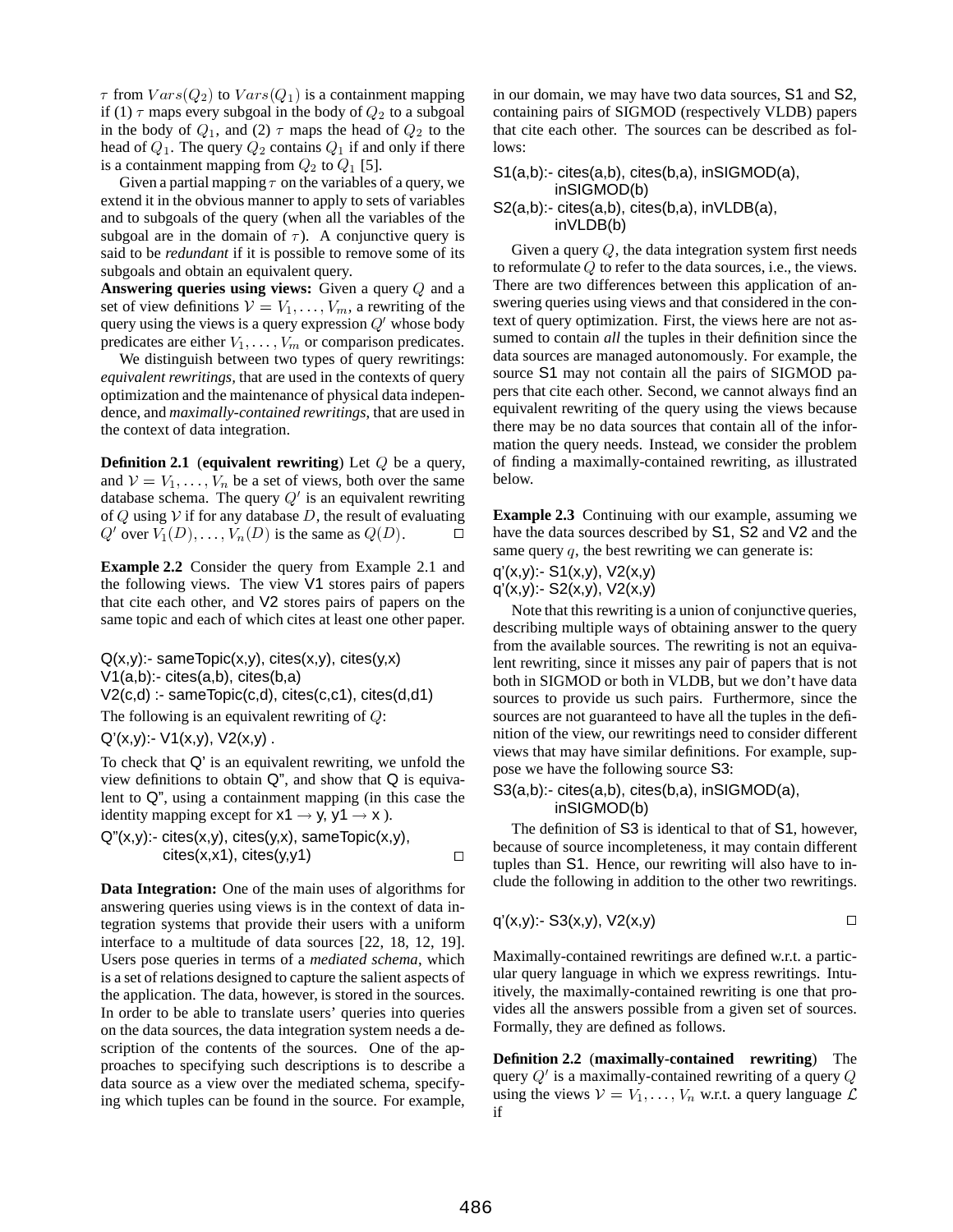- 1. for any database D, and extensions  $v_1, \ldots, v_n$  of the views such that  $v_i \subseteq V_i(D)$ , for  $1 \leq i \leq n$ , then  $Q'(v_1,\ldots,v_n)\subseteq Q(D)$  for all  $i$
- 2. there is no other query  $Q_1$  in the language  $\mathcal{L}$ , such for every database D and extensions  $v_1, \ldots, v_n$  as above (1)  $Q'(v_1, ..., v_n) \subseteq Q_1(v_1, ..., v_n)$  and (2)  $Q_1(v_1, \ldots, v_n) \subseteq Q(D)$ , and there exists at least one database for which  $(1)$  is a strict subset.

Given a conjunctive query  $Q$  and a set of conjunctive views  $V$ , the maximally-contained rewriting of a conjunctive query may be a union of conjunctive queries (we refer to the individual conjunctive queries as *conjunctive rewritings*). When the queries and the views are conjunctive and do not contain comparison predicates, it follows from [21] that we need only consider conjunctive rewritings  $Q'$  that have at most the number of subgoals in the query  $Q$ .

**Remark 1** It is important to emphasize at this point that the definitions considered in this section only ensure that the rewriting of the query obtains as many answers as possible from a set of views, which is the main concern in the context of data integration. We are not considering here the problem of finding the rewriting that yields the *cheapest* query execution plan over the views, which would be the main concern when using algorithms for answering queries using views for query optimization and maintenance of physical data independence. In the concluding section we revisit this issue. In addition, we do not consider here the issue of ordering the results from the sources. П

## **3 Previous Algorithms**

The theoretical results on answering queries using views[21] showed that when there are no comparison predicates in the query, the search for a maximally-contained rewriting can be confined to a finite space: an algorithm needs to consider every possible conjunction of  $n$  or less view atoms, where  $n$  is the number of subgoals in the query. Two previous algorithms, the bucket algorithm and the inverse-rules algorithm, attempted to find more effective methods to produce rewritings that do not require such exhaustive search. In this section we briefly describe these algorithms and point out their limitations. In Section 5 we compare these algorithms to our MiniCon algorithm and show that the MiniCon algorithm significantly outperforms them. We describe the algorithms for queries and views without comparison subgoals.

#### **3.1 The Bucket Algorithm**

The bucket algorithm was developed as part of the Information Manifold System [22]. The key idea underlying the bucket algorithm is that the number of query rewritings that need to be considered can be drastically reduced if we first consider each subgoal in the query in isolation and determine which views may be relevant to a particular subgoal.

We illustrate the bucket algorithm with the following query and views. Note that the query now only asks for a set of papers, rather than pairs of papers.

- $Q1(x)$  :- cites(x,y), cites(y,x), same Topic(x,y)
- $V4(a)$  :- cites $(a,b)$ , cites $(b,a)$
- V5(c,d) :- sameTopic(c,d)

V6(f,h) :- cites(f,g),cites(g,h),sameTopic(f,g)

In the first step, the bucket algorithm creates a bucket for each subgoal in Q1. The bucket for a subgoal  $q$  contains the views that include subgoals to which  $q$  can be mapped in a rewriting of the query. If a subgoal  $g$  unifies with more than one subgoal in a view  $V$ , then the bucket of  $q$  will contain multiple occurrences of  $V$ . The bucket algorithm would create the following buckets:

| cites(x, y) |         | $cites(y,x)$   sameTopic $(x,y)$ |
|-------------|---------|----------------------------------|
| V4(x)       | V4(x)   | V5(x,y)                          |
| V6(x,y)     | V6(x,y) | V6(x,y)                          |

 in the query with the subgoal cites(b,a) in V4, with the Note that it is possible to unify the subgoal  $cites(x,y)$ mapping  $x \rightarrow b$ ,  $y \rightarrow a$ . However, the algorithm did not include the entry  $V4(y)$  in the bucket because it requires that every distinguished variable in the query be mapped to a distinguished variable in the view.

In the second step, for each element of the Cartesian product of the buckets, the algorithm constructs a conjunctive rewriting and checks whether it is contained (or can be made to be contained) in the query. If so, the rewriting is added to the answer. Hence, the result of the bucket algorithm is a union of conjunctive rewritings.

equating the variables in the head of V6 a contained rewrit-In our example, the algorithm will try to combine V4 with the other views and fail (as we explain below). Then it will consider the rewritings involving  $\sqrt{6}$ , and note that by ing is obtained. Finally, the algorithm will also note that V6 and V5 can be combined. Though not originally described as part of the bucket algorithm, it is possible to add an additional simple check that will determine that the resulting rewriting will be redundant (because V5 can be removed). Hence, the only rewriting in this example (which also turns out to be an equivalent rewriting) is:

### $Q1'(x) - V6(x,x)$

The main inefficiency of the bucket algorithm is that it misses some important interactions between view subgoals by considering each subgoal in isolation. As a result, the buckets contain irrelevant views, and hence the second step of the algorithm becomes very expensive. We illustrate this point on our example.

Consider the view V4, and suppose that we decide to use  $V4$  in such a way that the subgoal cites $(x,y)$  is mapped to the subgoal cites(a,b) in the view, as shown below:

Q1(x) :- cites(x,y),cites(y,x), SameTopic(x,y)<br>?

$$
V4(a) : cites(a, b)cites(b, a)
$$

However, the variable b does not appear in the head of V4, and therefore, if we use V4, then we will not be able to apply the join predicate between cites(x,y) and Same-Topic $(x, y)$  in the query. Therefore,  $V4$  is not usable for the query, but the bucket algorithm would not discover this.

Furthermore, even if the query did not contain Same- $Topic(x, y)$ , the bucket algorithm would not realize that if it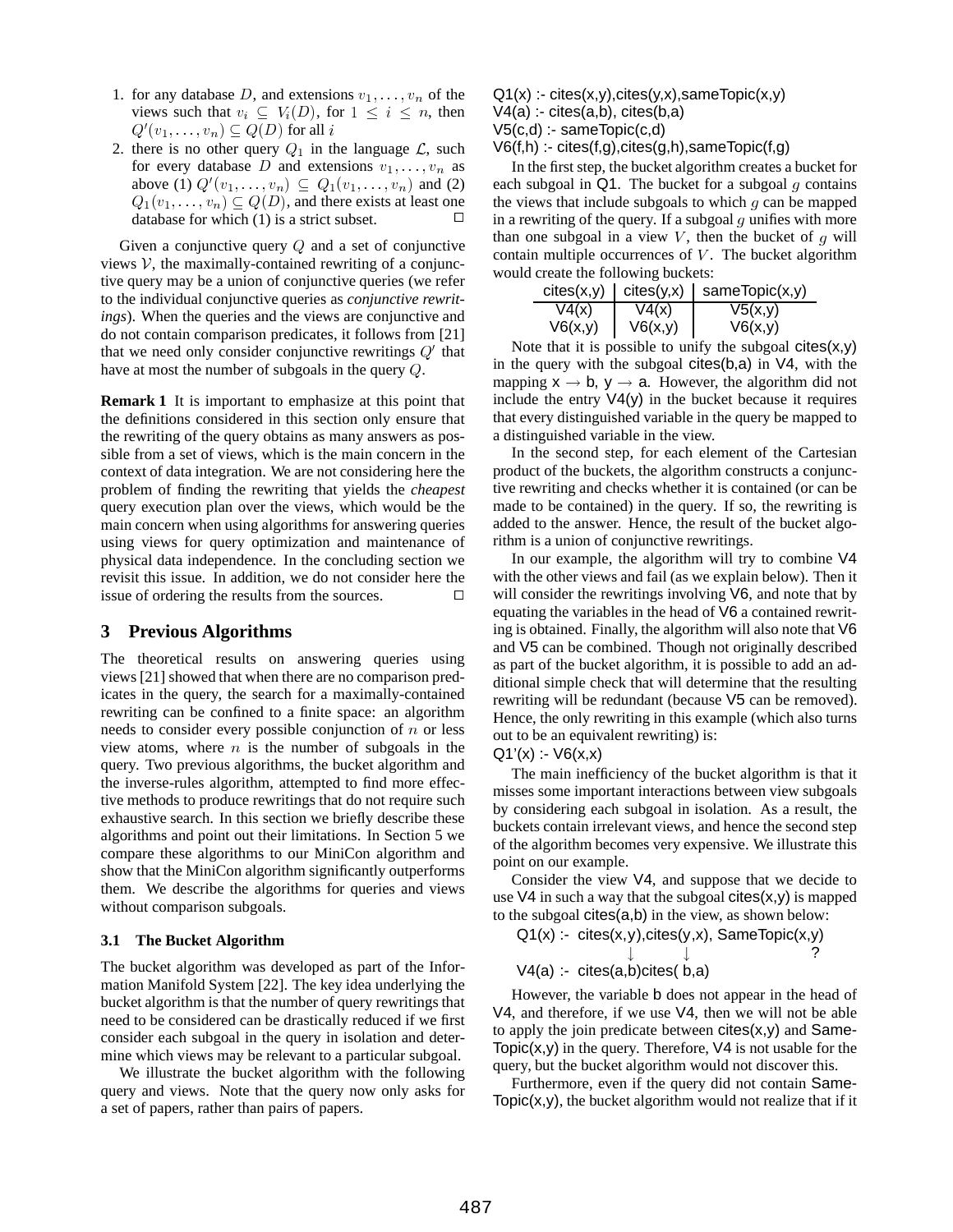uses V4, then it has to use it for *both* of the query subgoals. Realizing this would save the algorithm exploring useless combinations in the second phase.

As we explain later, the MiniCon algorithm discovers these interactions. In this example, MiniCon will determine that V4 is irrelevant to the query. In the case in which the query does not contain the subgoal  $SameTopic(x,y)$ , the MiniCon algorithm will discover that the two cite subgoals need to be treated atomically.

#### **3.2 The Inverse-Rules Algorithm**

Like the bucket algorithm, the inverse-rules algorithm [29, 8] was also developed in the context of a data integration system. The key idea underlying the algorithm is to construct a set of rules that *invert* the view definitions, i.e., rules that show how to compute tuples for the database relations from tuples of the views. Given the views in the previous example, the algorithm would construct the following inverse rules:

R1: cites(a, f1(a)) :- V4(a) R2: cites(f1(a), a) :-  $V4(a)$ R3: sameTopic(c,d) :- V5(c,d) R4: cites(f, f2(f,h)) :- V6(f,h) R5: cites(f2(f,h), h) :- V6(f,h) R6: sameTopic(f, f2(f,h)) :- V6(f,h)

Consider the rules R1 and R2; intuitively, their meaning is the following. A tuple of the form (p1) in the extension of the view V4 is a witness of two tuples in the relation cites. It is a witness in the sense that it tells that the relation cites contains a tuple of the form (p1, Z), for some value of Z, and that the relation also contains a tuple of the form (Z, p1), for the *same* value of Z.

In order to express the information that the unknown value of  $Z$  is the same in the two atoms, we refer to it using the functional Skolem term  $f1(Z)$ . Note that there may be several values of  $Z$  in the database that cause the tuple  $(p1)$ to be in the self-join of cites, but all that we know is that there exists at least one such value.

The rewriting of a query Q using the set of views V is  $\frac{1}{2}$  to subgo simply the composition of  $Q$  and the inverse rules for  $V$ . Hence, one of the important advantages of the algorithm is that the inverse rules can be constructed ahead of time in polynomial time, independent of a particular query.

The rewritings produced by the inverse-rules algorithm, as originally described in [8], are not appropriate for query evaluation for two reasons. First, applying the inverse rules to the extension of the views may invert some of the useful computation done to produce the view. Second, we may end up accessing views that are irrelevant to the query. To illustrate the first point, suppose we use the rewriting produced by the inverse-rules algorithm in the case where the view V6 has the extension  $\{ (p1, p1), (p2, p2) \}$ .

First, we would apply the inverse rules to the extensions of the views. Applying R4 would yield cites(p1,  $f2(p1,p1)$ , cites(p2,  $f2(p2,p2)$ ), and similarly applying R5 and R6 would yield the following tuples:

cites(p1, f2(p1,p1)),  $cites(f2(p1,p1),p1),$  $cites(f2(p2,p2),p2),$ sameTopic(p1,p1), sameTopic(p2,p2).

Applying the query Q1 to the tuples computed above obtains the answers p1 and p2. However, this computation is highly inefficient. Instead of directly using the tuples of V6 for the answer, the inverse-rules algorithm first computed tuples for the relation cites, and then had to recompute the self-join of cites that was already computed for V6. Furthermore, if the extensions of the views V4 and V5 are not empty, then applying the inverse rules would produce useless tuples as explained in Section 3.1.

Hence, before we can fairly compare the inverse-rules algorithm to the others, we need to further process the rules. Specifically, we need to expand the query with every possible combination of inverse rules. However, expanding the query with the inverse rules turns out to repeat much of the work done in the second phase of the bucket algorithm.

In the experiments described in Section 5 we consider an extended version of the inverse-rules algorithm that produces a union of conjunctive queries by expanding the definitions of the inverse rules. We expanded the subgoals of the query one at a time, so we could stop an expansion of the query at the moment when we detect that a unification for a subset of the subgoals will not yield a rewriting (thereby optimizing the performance of the inverse-rules algorithm). We show that the inverse-rules algorithm can perform much better than the bucket algorithm, but the MiniCon algorithm scales up significantly better than either algorithm.

# **4 The MiniCon Algorithm**

The MiniCon algorithm begins like the bucket algorithm, considering which views contain subgoals that correspond to subgoals in the query. However, once the algorithm finds a partial mapping from a subgoal  $g$  in the query to a subgoal  $g_1$  in a view V, it changes perspective and looks at the variables in the query. The algorithm considers the join predicates in the query and finds the minimal additional set of subgoals that need to be mapped to subgoals in  $V$ , given that q will be mapped to  $q_1$ . This set of subgoals and mapping information is called a *MiniCon Description* (MCD), and can be viewed as a generalization of buckets. In the second phase, the algorithm combines the MCDs to produce the rewritings. It is important to note that because of the way we construct the MCDs, the MiniCon algorithm does not require containment checks in the second phase, giving it an additional speedup compared to the bucket algorithm. Section 4.1 describes the construction of MCDs, and Section 4.2 describes the combination step. The proof of correctness of the algorithm is omitted for lack of space, but is described in the full version of this paper [28].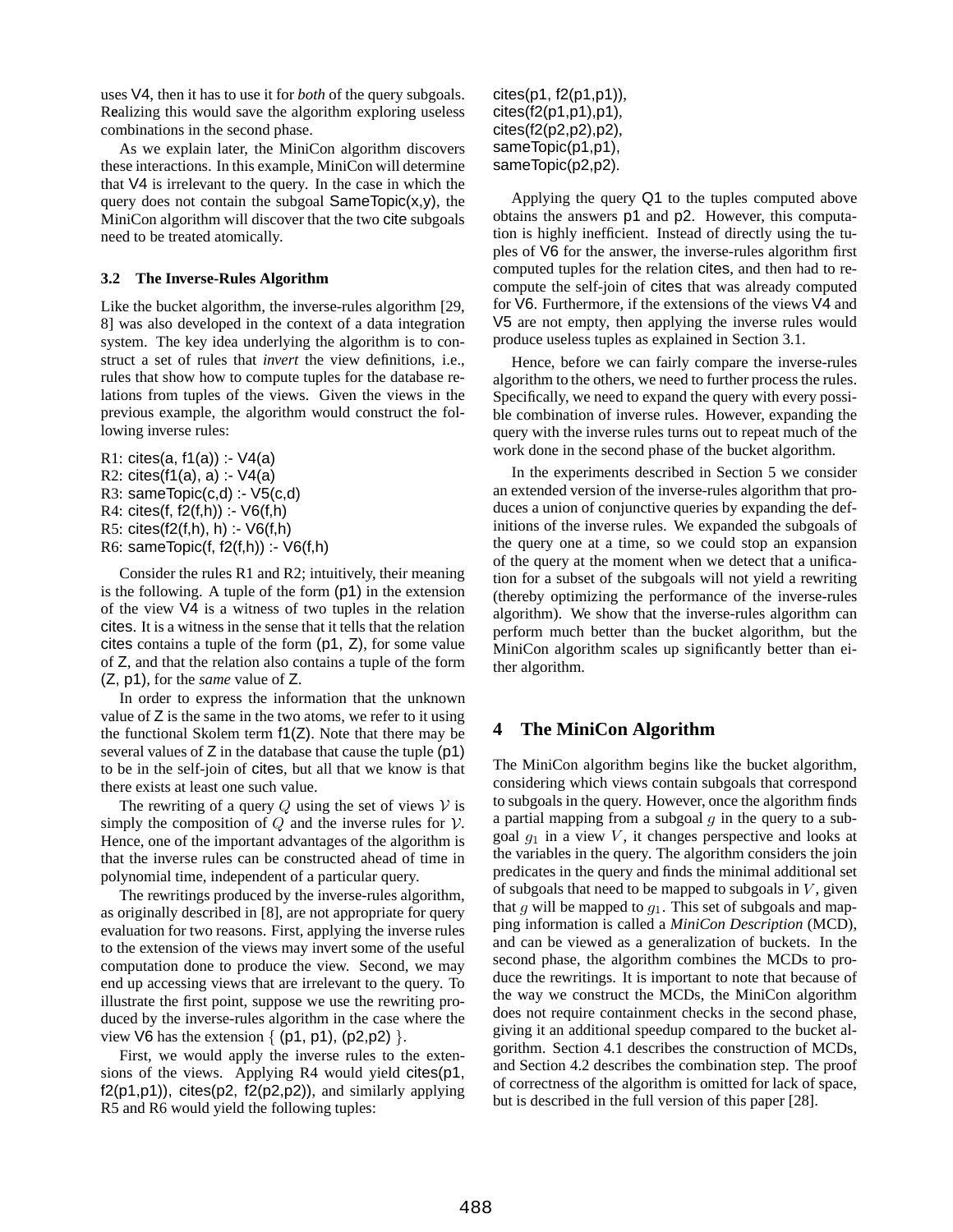#### **4.1 Forming the MCDs**

We begin by introducing a few terms that are used in the description of the algorithm. Given a mapping  $\tau$  from  $Vars(Q)$  to  $Vars(V)$ , we say that a view subgoal  $g_1 cov$ *ers* a query subgoal g if  $\tau(g) = g_1$ .

A MCD is a mapping from a subset of the variables in the query to variables in one of the views. Intuitively, a MCD represents a fragment of a containment mapping from the query to the rewriting of the query. The way in which we construct the MCDs guarantees that these fragments can later be combined seamlessly.

As seen in our example, we need to consider mappings from the query to specializations of the views, where some of the head variables may have been equated (e.g., V6(x,x) instead of  $\sqrt{6(x,y)}$  in our example). Hence, every MCD has an associated *head homomorphism.* A head homomorphism h on a view V is a mapping h from  $Vars(V)$ to  $Vars(V)$  that is the identity on the existential variables, but may equate distinguished variables, i.e., for every distinguished variable x,  $h(x)$  is distinguished, and  $h(x) = h(h(x))$ . Formally, we define MCDs as follows.

**Definition 4.1** (**MiniCon Descriptions**) A MCD <sup>Z</sup> for a query  $Q$  over a view  $V$  is a tuple of the form  $(h_C, V(Y)_C, \varphi_C, G_C)$  where:

- $h_C$  is a head homomorphism on  $V$ ,
- $V(Y)_C$  is the result of applying  $h_C$  to V, i.e.,  $Y =$  CI. For e  $h_C(A)$ , where A are the head variables of V,
- $\varphi_C$  is a partial mapping from  $Vars(Q)$  to  $h_C(Vars(V))$
- $G_C$  is a subset of the subgoals in Q which are covered by some subgoal in  $h_C(V)$  and the mapping  $\varphi_C$  (note: not all such subgoals are necessarily included in  $G_C$ ).

In words,  $\varphi_C$  is a mapping from  $Q$  to the specialization of V obtained by the head homomorphism  $h_C$ .  $G_C$  is a set of subgoals of Q that we cover by the mapping  $\varphi_C$ . Property 1 below specifies the exact conditions we need to consider when we decide which subgoals to include in  $G_C$ . Note that  $V(Y)<sub>C</sub>$  is uniquely determined by the other elements of a MCD, but is part of a MCD specification for clarity in our subsequent discussions. Furthermore, the algorithm will not consider all the possible MCDs but only those in which  $h_C$  is the least restrictive head homomorphism necessary in order to unify subgoals of the query with subgoals in a view.

The mapping  $\varphi_C$  of a MCD C may map a set of variables in Q to the same variable in  $h<sub>C</sub>(V)$ . In our discussion, we sometimes need to refer to a representative variable of such a set. For each such set of variables in  $Q$  we choose a representative variable arbitrarily, except that we choose a distinguished variable whenever possible. For a variable x in Q,  $EC_{\varphi_C}(x)$  denotes the representative variable of the set to which x belongs.  $EC_{\varphi_C}(x)$  is defined to be the identity on any variable that is not in  $Q$ .

The construction of the MCDs is based on the following observation on the properties of query rewritings.

procedure **formMCDs** $(Q, V)$ 

```
/\ast Q and V are conjunctive queries. \ast/
\mathcal{C}=\emptyset.
For each subgoal q \in \mathcal{Q}For view V \in \mathcal{V} and every subgoal v \in VLet h be the least restrictive head homomorphism on Vsuch that there exists a mapping \varphi, s.t. \varphi(g) = h(v).
   If h and \varphi exist, then add to C any new MCD C
      that can be constructed where:
      (a) \varphi_C (resp. h_C) is an extension of \varphi (resp. h),
      (b) G_C is the minimal subset of subgoals of Q such that
         G_C, \varphi_C and h_C satisfy Property 1, and
      (c) it is not possible to extend \varphi and h to an MCD that
        covers fewer subgoals than G_C.
```
Return C

Figure 1: First phase of the MiniCon algorithm: Forming MCDs. Note that condition (b) minimizes  $G_c$  given a choice of  $h_c$  and  $\varphi_C$ , and is therefore not redundant with condition (c).

| V(Y)                                         |                                                                                                 | $\varphi$ |  |  |  |  |  |
|----------------------------------------------|-------------------------------------------------------------------------------------------------|-----------|--|--|--|--|--|
|                                              | $V5(c,d)$ $c \rightarrow c, d \rightarrow d$   $x \rightarrow c, y \rightarrow d$   3           |           |  |  |  |  |  |
|                                              | $V6(f,f)$   f $\rightarrow$ f, h $\rightarrow$ f   x $\rightarrow$ f, y $\rightarrow$ f   1,2,3 |           |  |  |  |  |  |
| Figure 2: MCDs formed as part of our example |                                                                                                 |           |  |  |  |  |  |

**Property 1** Let C be a MCD for Q over V. Then C can *only* be used in a non-redundant rewriting of  $Q$  if the fol*lowing conditions hold:*

- $C1.$  *For each head variable*  $x$  *of*  $Q$  *which is in the domain of*  $\varphi_C$ ,  $\varphi_C(x)$  *is a head variable in*  $h_C(V)$ .
- *C2.* If  $\varphi_C(x)$  is an existential variable in  $h_C(V)$ , then *for every* g, *subgoal of*  $Q$ , *that includes*  $x(1)$  *all the variables in g are in the domain of*  $\varphi_C$ *, and* (2)  $\varphi_C(q) \in h_C(V)$

C2 captures the intuition we illustrated in our example, Clause C1 is the same as in the bucket algorithm. Clause where if a variable  $x$  is part of a join predicate which is not enforced by the view, then  $x$  must be in the head of the view so the join predicate can be applied by another subgoal in the rewriting. In our example, clause C2 would rule out the use of V4 for query Q1 because the variable b is not in the head of V4, but the join predicate with Same-Topic $(x, y)$  has not been applied in  $V4$ .

The algorithm for creating the MCDs is shown in Figure 1. Consider the application of the algorithm to our example with the query Q1 and the views V4, V5, and V6. The MCDs that will be created are shown in Figure 2.

 sameTopic(x,y) since b is existential in V4 ). For the same We first consider the subgoal cites $(x,y)$  in the query. As discussed above, the algorithm does not create a MCD for V4 because clause C2 of Property 1 would be violated (the property would require that V4 also cover the subgoal reason, no MCD will be created for V4 even when we consider the other subgoals in the query.

In a sense, the MiniCon algorithm shifts some of the work done by the combination step of the bucket algorithm to the phase of creating the MCDs. The bucket algorithm will discover that  $V4$  is not usable for the query when combining the buckets. However, the bucket algorithm needs to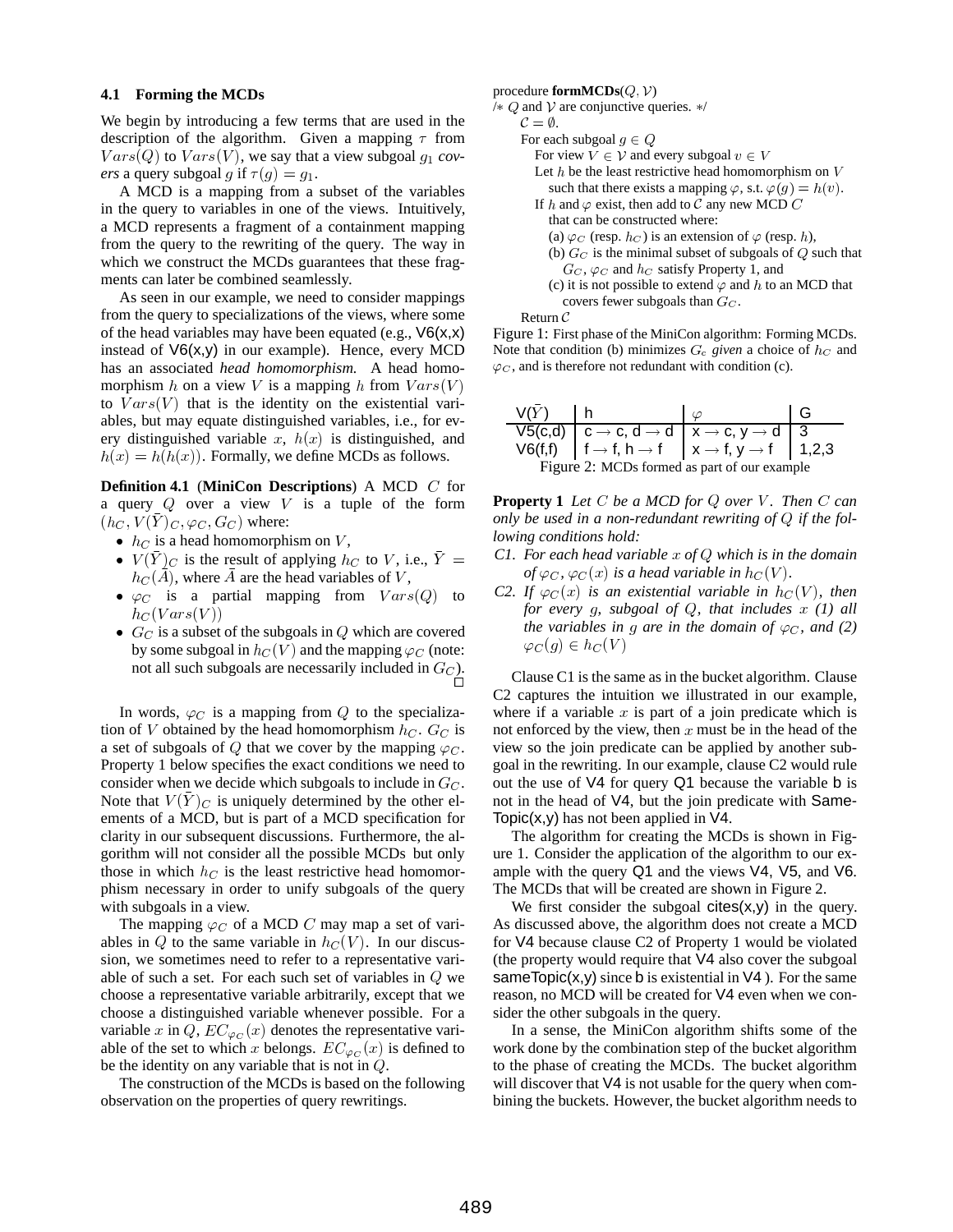discover this many times (each time it considers V4 in conjunction with another view), and every time it does so, it uses a containment check, which is much more expensive. Hence, as we show in the next section, with a little more effort spent in the first phase, the overall performance of the MiniCon algorithm outperforms the bucket algorithm and the inverse-rules algorithm.

**Remark 2** *(covered subgoals)* When we construct a MCD C, we must determine the set of subgoals of the query  $G_C$ that are covered by the MCD. The algorithm includes in  $G_C$  only the *minimal* set of subgoals that are necessary in order to satisfy Property 1. To see why this is not an obvious choice, suppose we have the following query and views:

 $Q1'(x)$  :- cites(x,y), cites(z,x), inSIGMOD(x) V7(a) :- cites(a,b),inSIGMOD(a) V8(c) :- cites(d,c),inSIGMOD(c)

One can also consider including the subgoal in-SIGMOD(x) in the set of covered subgoals for the MCD for both V7 and V8, because x is in the domain of their respective variable mappings anyway. However, our algorithm will not include inSIGMOD(x), and will instead create a special MCD for it.

The reason for our choice is that it enables us to focus in the second phase only on rewritings where the MCD cover *mutually exclusive* sets of subgoals in the query, rather than overlapping subsets. This yields a more efficient second  $\Box$ phase*.*

### **4.2 Combining the MCDs**

Our method for constructing MCDs pays off in the second phase of the algorithm, where we combine MCDs to build the conjunctive rewritings. In this phase we consider combinations of MCDs, and for each valid combination we create a conjunctive rewriting of the query. The final rewriting is a union of conjunctive queries.

The following property states that the MiniCon algorithm need only consider combinations of MCDs that cover pairwise disjoint subsets of subgoals of the query:

**Property 2** *Given a query*  $Q$ *, a set of views*  $V$ *, and the set of* MCDs  $\mathcal C$  *for*  $Q$  *over the views in*  $\mathcal V$ *, the only combinations of* MCDs that can result in non-redundant rewritings of Q.  $\emph{are of the form} \ C_1, \ldots, C_l, \emph{where}$  $DI.$   $G_{C_1} \cup \ldots \cup G_{C_l} = Subgoals(Q)$ , and *D2. for every*  $i \neq j$ ,  $G_{C_i} \cap G_{C_j} = \emptyset$ .

The fact that we only need to consider sets of MCDs that provide partitions of the subgoals in the query drastically reduces the search space of the algorithm. Furthermore, even though we do not discuss it here, the algorithm can also be extended to output the rewriting in a compact encoding that identifies the common subexpressions of the conjunctive rewritings, and therefore leads to more efficient query evaluation. We note that had we chosen the alternate strategy in Remark 2, clause D2 would not hold.

#### procedure **combineMCDs**(C)

/ $\angle k$  C are MCDs formed by the first step of the algorithm.  $\angle k$ /

/\* Each MCD has the form  $(h_C, V(Y), \varphi_C, G_C, EC_C)$ . \*/ Given a set of MCDs,  $C_1, \ldots, C_n$ , we define the function  $EC$  on  $Vars(Q)$  as follows: If for  $i \neq j$ ,  $EC_{\varphi_i}(x) \neq EC_{\varphi_j}(x)$ , define  $EC_{\mathcal{C}}(x)$  to be one of them arbitrarily but consistently across all  $y$  for which  $EC_{\varphi_i}(y) = EC_{\varphi_i}(x)$ 

Let  $Answer = \emptyset$ For every subset  $C_1, \ldots, C_n$  of  $\mathcal C$  such that  $G_{C_1} \cup G_{C_2} \cup \ldots \cup G_{C_n} = subgoals(Q)$  and for every  $i \neq j$ ,  $G_{C_i} \cap G_{C_j} = \emptyset$  then Define a mapping  $\Psi_i$  on the  $\overline{Y}_i$ 's as follows: If there exists a variable  $x \in Q$  such that  $\varphi_i(x) = y$  $\Psi_i(y) = x$ Else  $\Psi_i$  is a fresh copy of  $\psi$ Create the conjunctive rewriting  $Q'(EC(\bar{X})) : V_{C_1}(EC(\Psi_1(\bar{Y}_{C_1}))), \ldots,$  $V_{C_n}(EC(\Psi_n(Y_{C_n})))$ Add  $Q'$  to  $Answer$ . Return  $Answer$ . Figure 3: Phase 2: combining the MCDs.

Given a combination of MCDs that satisfies Property 2, the actual rewriting is constructed as shown in Figure 3.

 $A_2$ ) has a variable from Q in position i, then  $A_2$  (resp.  $A_1$ ) In the final step of the algorithm we tighten up the rewritings by removing redundant subgoals as follows. Suppose a rewriting  $Q'$  includes two atoms  $A_1$  and  $A_2$  of the same view V, whose MCDs were  $C_1$  and  $C_2$ , and the following conditions are satisfied: (1) whenever  $A_1$  (resp. either has the same variable or a variable that does not appear in Q in that position, and (2) the ranges of  $\varphi_{C_1}$  and  $\varphi_C$ , do not overlap on existential variables of V. In this case we can remove one of the two atoms by applying to  $Q'$  the homomorphism  $\tau$  that is (1) the identity on the variables of  $Q$  and (2) is the most general unifier of  $A_1$  and  $A_2$ . The underlying justification for this optimization is discussed in [21], and it can also be applied to the bucket algorithm and the inverse-rules algorithm.

We note that even after this step, the rewritings may still contain redundant subgoals. However, removing them involves several tests for query containment.

 to cover subgoal 3, but when it realizes that there are no In our example, the algorithm will consider using V5 MCDs that cover either subgoal 1 or 2 without covering subgoal 3, it will discard V5. Thus the only rewriting that will be considered is  $Q1'(x) - V6(x,x)$ .

The following theorem summarizes the properties of the MiniCon algorithm:

**Theorem 4.1** *Given a conjunctive query Q and conjunc* $t$ *ive* views  $V$ , both without comparison predicates, the Mini-*Con algorithm produces the union of conjunctive queries that is the maximally-contained rewriting of*  $Q$  *using*  $V$ *.* 

It should be noted that the worst-case asymptotic running time of the MiniCon algorithm is the same as that of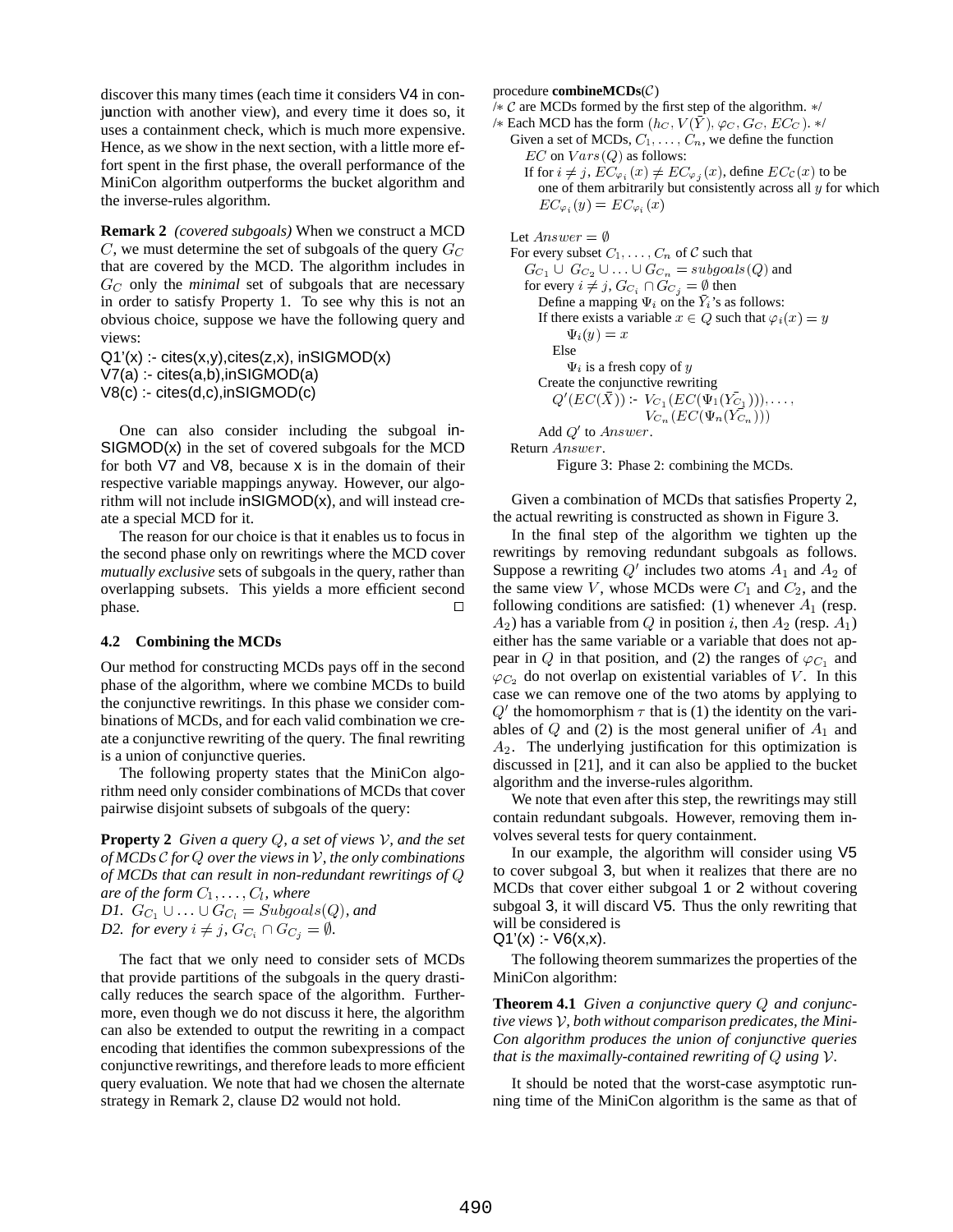the bucket algorithm and of the inverse-rules algorithm after the modification described in Section 3.2. In all cases, the running time is  $O(n m M)^n$ , where n is the number of subgoals in the query,  $m$  is the maximal number of subgoals in a view, and  $M$  is the number of views.

The next section describes experimental results showing the differences between the three algorithms in practice.

# **5 Experimental Results**

The goal of our experiments was twofold. First, we wanted to compare the performance of the bucket algorithm, the inverse-rules algorithm, and MiniCon algorithm in different circumstances. Second, we wanted to validate that MiniCon can scale up to large number of views and large queries. Our experiments considered three classes of queries and views: (1) chain queries, (2) star queries and (3) complete queries, all of which are well known in the literature [25].

To facilitate the experiments, we implemented a random query generator which enables us to control the following parameters (1) the number of subgoals in the queries and views, (2) the number of variables persubgoal, (3) the number of distinguished variables, and (4) the degree to which predicate names are duplicated in the queries and views. The results are averaged over multiple runs generated with the same parameters (at least 40, and usually more than 100). An important variable to keep in mind throughout the experiments is the number of rewritings that can actually be obtained.

In most experiments we considered queries and views that had the same query shape and size. Our experiments were all run on a dual Pentium II 450 MHz running Windows NT 4.0 with 512MB RAM. All of the algorithms were implemented in Java and compiled to an executable.

### **5.1 Chain queries**

In the context of chain queries we consider several cases. In the first case, shown in Figure  $4(a)$ , only the first and last variables of the query and the view are distinguished. Therefore, in order to be usable, a view has to be identical to the query, and as a result there are very few rewritings. The bucket algorithm performs the worst, because of the cost of the query containment checks it needs to perform (it took on the order of 20 seconds for 5 views of size 10 subgoals, and hence we do not even show it on the graph). The inverse-rules algorithm and the MiniCon algorithm scale linearly in the number of views, but the Mini-Con algorithm outperforms the inverse-rules algorithm by a factor of about 5 (and this factor is independent of query and view size). In fact, the MiniCon algorithm can handle more than 1000 views with 10 subgoals each in less than one second.

The difference in the performance between the inverserules algorithm and the MiniCon algorithm in this context and in others is due to the second phases of the algorithms. In this phase, the inverse-rules algorithm is searching for a unification of the subgoals of the query with heads of inverse rules. The MiniCon algorithm is searching for sets of MCDs that cover all the subgoals in the query, but cover pairwise disjoint subsets. Hence, the MiniCon algorithm is searching a much smaller space, because the number of subgoals is smaller than the number of variables in the query. Moreover the MiniCon algorithm is performing better because in the first phase of the algorithm it already removed from consideration viewsthat may not be usable due to violations of Property 1. In contrast, the inverse-rules algorithm must try unifications that include such views and then backtrack. The amount of work that the inverse-rules algorithm will waste depends on the order in which it considers the subgoals in the query when it unifies them with the corresponding inverse rules. If a failure appears late in the ordering, more work is wasted. The important point to note is that the optimal order in which to consider the subgoals depends heavily on the specific views available and is, in general, very hard to find. Hence, it would be hard to extend the inverse-rules algorithm such that its second phase would compare in performance to that of the Mini-Con algorithm.

In the second case we consider, shown in Figure 4(b), the views are shorter than the query (of lengths 2, 3 and 4, while the query has 12 subgoals). In this case the MiniCon algorithm stills scales linearly while the inverse-rules algorithm growsfaster. For example, for 90 views, the MiniCon algorithm runs 3 times faster than the inverse-rules algorithm, and for 180 views it runs 6 times faster.

Finally, though not shown here, we also considered another case in which all the variables in the views are distinguished. In this case, there are many rewritings (often more than 1000), and hence the performance of the algorithms is limited because of the sheer number of rewritings. Since virtually all combinations produce contained rewritings, any complete algorithm is forced to form an exponential number of rewritings. The MiniCon algorithm still performs better than the inverse-rules algorithm by anywhere between 10% better and a factor of 2, but with queries and views with 5 subgoals, the algorithms take on the order of 10 seconds for 10 views. It should be emphasized that the difference in performance between the MiniCon algorithm and the inverse-rules algorithm in this case is only due to the smaller search space being considered by the MiniCon algorithm.

#### **5.2 Star and complete queries**

In star queries, there exists a unique subgoal in the query that is joined with every other subgoal, and there are no joins between the other subgoals. In the cases of two distinguished variables in the views or all view variables being distinguished, the performance of the algorithms mirrors the corresponding cases of chain queries. Hence, we omit the details of these experiments. Figure 5(a) shows the running times of the inverse-rules algorithm and the MiniCon algorithm in the case where the distinguished variables in the views are the ones that do not participate in the joins. In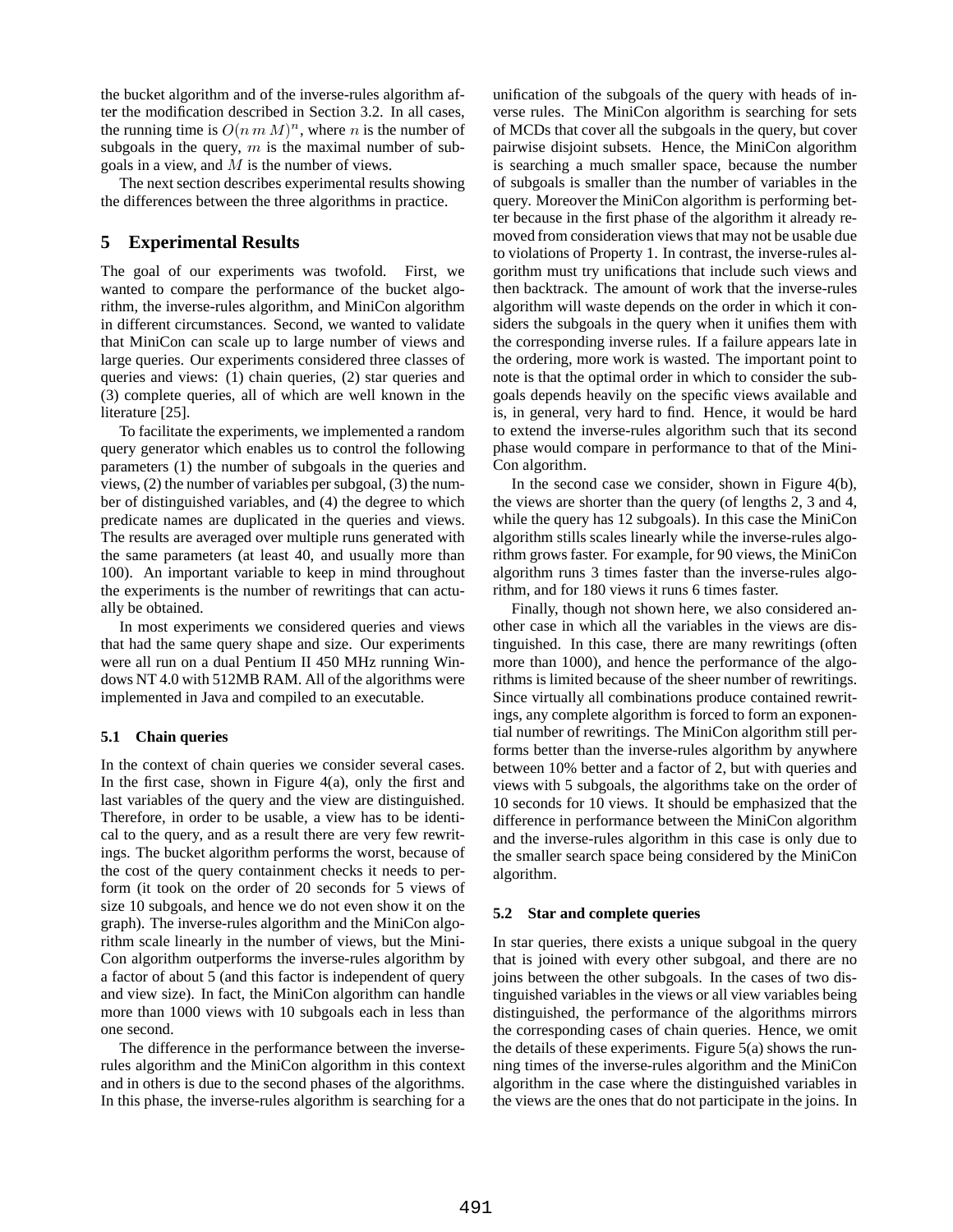

 $\left( \begin{array}{ccc} 0 & 1 \\ 0 & 1 \end{array} \right)$ "

 $\left( \mathcal{L} \right)$  $\sim$  1  $\sim$  0.000  $\sim$  0.000  $\sim$ 

Figure 4: Experimental results for chain queries. The graph on the left considers two distinguished variables in the views, and shows that the MiniCon algorithm and the inverse-rules algorithms both scale up to hundreds of views. The MiniCon algorithm outperforms the inverse-rules algorithm by a factor of 5. In the right graph, the views are of lengths 2, 3 and 4, and the query has 12 subgoals. In this case the MiniCon algorithm still scales linearly, while the inverse-rules algorithm does not.

this case, there are relatively few rewritings. We see that the MiniCon algorithm scales up much better than the inverserules algorithm. For 20 views with 10 subgoals each, the MiniCon algorithm runs 20 times faster than the inverserules algorithm. Here the explanation is that the first phase of the MiniCon algorithm is able to prune many of the irrelevant views, whereas the inverse-rules algorithm discovers that the views are irrelevant only in the second phase, and often it must be discovered multiple times.

An experiment with similar settings but for complete queries is shown in Figure 5(b). In complete queries every subgoal is joined with every other subgoal in the query. As the figure shows, the MiniCon algorithm outperforms the inverse-rules algorithm by a factor of 4 for 20 views, and by a factor of 6 for 50 views, which is less of a speedup than with of star queries. The explanation for this is that there are more joins in the query, and thus the inverse-rules algorithm is able to detect useless views earlier in its search because failures to unify occur more frequently. Finally, we also ran some experiments on queries and views that were generated randomly with no specific pattern. The results showed that the MiniCon algorithm still scales up gracefully, but the behavior of the inverse-rules algorithm was too unpredictable (though always worse than the MiniCon algorithm), due to the nature of when the algorithms discover that a rule cannot be unified. Additional experiments are needed in order to draw any conclusion as to how the algorithms perform for completely random queries.

#### **5.3 Summary**

In summary, our experiments showed the following points. First, the MiniCon algorithm scales up to large numbers of views and significantly outperforms the other two algorithms. This point is emphasized by Table 1, where we tried to push the MiniCon algorithm to its limits. The table considers number of subgoals and number of views that the MiniCon algorithm is able to process given 10 seconds. In

| Query type  | Distinguished | # of subgoals | # of views |
|-------------|---------------|---------------|------------|
| Chain       | All           | 3             | 45         |
| Chain       | All           | 12            | 3          |
| Chain       | Two           | 5             | 9225       |
| Chain       | Two           | 99            | 115        |
| <b>Star</b> | Non Joined    | 5             | 12235      |
| <b>Star</b> | Non Joined    | 99            | 35         |
| <b>Star</b> | Joined        | 10            | 4520       |
| Star        | Joined        | 99            | 75         |

Table 1: The number of views that the MiniCon algorithm can process in under 10 seconds in various situations

some cases, the algorithm can handle thousands of views, which is a magnitude that was clearly out of reach of previous algorithms.

Second, the experiments showed that the bucket algorithm performed much worse than the other two algorithms in all cases. More interesting was the comparison between the MiniCon algorithm and the inverse-rules algorithm. In all cases the MiniCon algorithm outperformed the inverserules algorithm, though by differing factors. In particular, the performance of the inverse-rules algorithm was very unpredictable. The problem with the inverse-rules algorithm is that it discovers many of the interactions between the views in its second phase, and the performance in that phase is heavily dependent on the order in which it considers the query subgoals. However, since the optimal order depends heavily on the interaction with the views, a general method for ordering the subgoals in the query is hard to find. Finally, all three algorithms are limited in cases where the number of resulting rewritings is especially large since a complete algorithm must produce an exponential number of rewritings.

# **6 Comparison predicates**

The effect of comparison predicates on the problem of answering queries using views is quite subtle. If the views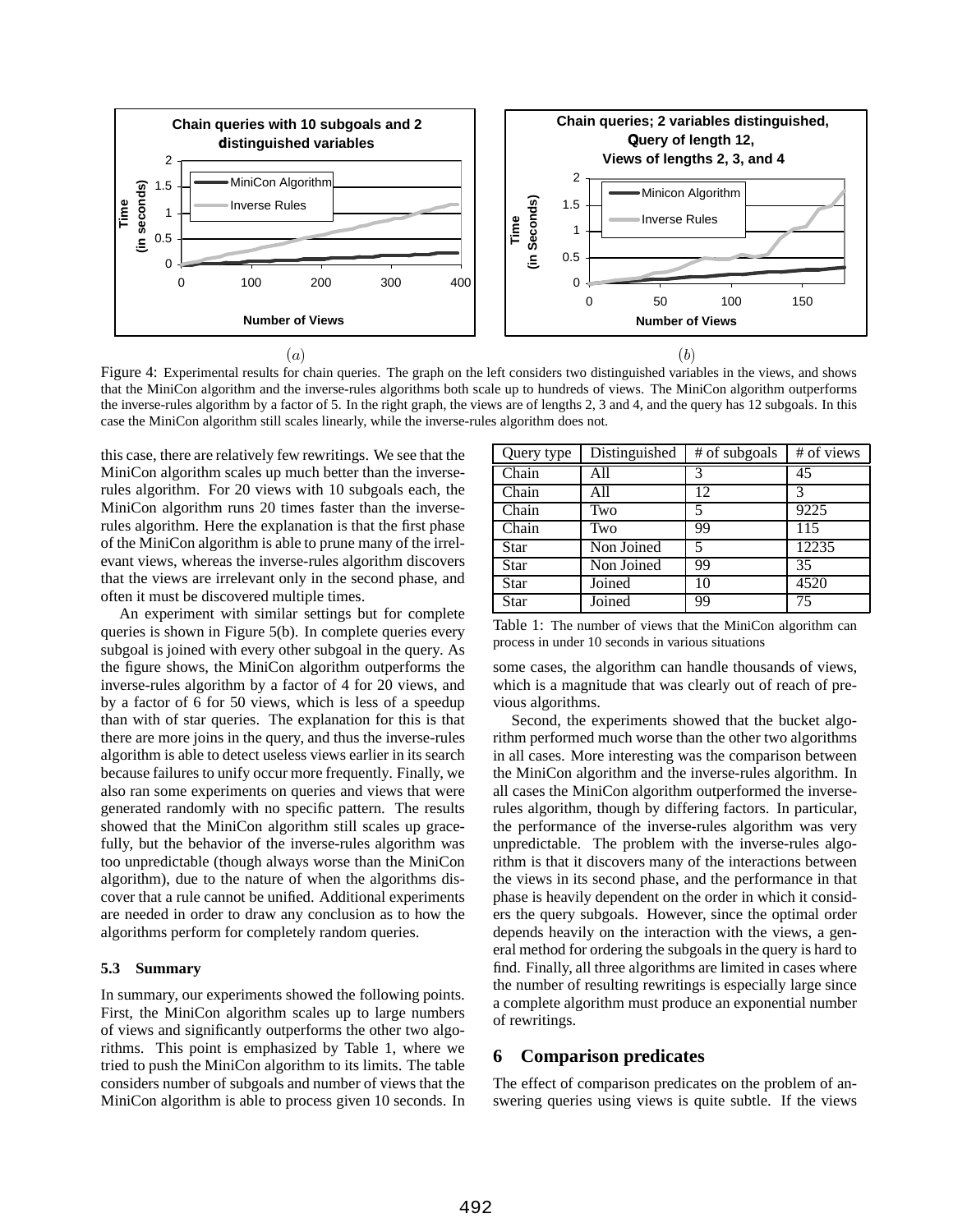

Figure 5: The left figure shows the running times for star queries, where the distinguished variables in the views are those not participating in the joins. The graph on the right shows running times for complete queries with a similar setting. In both cases the MiniCon algorithm significantly outperforms the inverse-rules algorithm.

contain comparison predicates but the query does not, then the MiniCon algorithm without any changes still yields the maximally-contained query rewriting. On the other hand, if the query contains comparison predicates, then it follows from [1] that there can be no algorithm that returns a maximally-contained rewriting, even if we consider rewritings that are recursive datalog programs (let alone unions of conjunctive queries).

In this section we present an extension to the MiniCon algorithm that would (1) always find only correct rewritings (2) find the maximally-contained rewriting in many of the common cases in which comparison predicates are used, and (3) is guaranteed to produce the maximally-contained rewriting when the query contains only *semi-interval* constraints, i.e., when all the comparison predicates in the query are of the form  $x \leq c$  or  $x < c$ , where x is a variable and c is a constant (or they are all of the form  $x > c$ or  $x > c$ ). We show experiments demonstrating the scale up of the extended algorithm. Finally, we show an example that provides an intuition for which cases the algorithm will not capture.

In our discussion, we refer to the set of comparison subgoals in a query Q as  $I(Q)$ . Given a set of variables X, tion we denote by  $I_{\bar{X}}(Q)$  the subset of the subgoals in  $I(Q)$  Q2 that includes (1) only variables in  $X$  or constants and (2) contains at least one existential variable of  $Q$ . Intuitively,  $I_{\bar{X}}(Q)$  denotes the set of comparison subgoals in the query that *must* be satisfied by the view, if  $X$  is the domain of a MCD. We assume without loss of generality that  $I(Q)$  is logically closed, i.e., that if  $I(Q) \models g$ , then  $g \in I(Q)$ . We can always compute the logical closure of  $I(Q)$  in time that is quadratic in the size of  $Q$  [34].

We make three changes to the MiniCon algorithm to handle comparison predicates. First, we only consider  $MCDs$   $C$  that satisfy the following conditions:

1. If  $x \in Vars(Q)$ ,  $\varphi_C(x)$  is an existential variable in  $h<sub>C</sub>(V)$  and y appears in the same comparison atom as x, then y must be in the domain of  $\varphi_C$ .

2. If  $X$  is the set of variables in the domain of the mapping  $\varphi_C$ , then  $I(h_C(V)) \models \varphi_C(I_{\bar{X}})$ .

The first condition is an extension of Property 1, and the second condition guarantees the comparison subgoals in the view logically entail the relevant comparison subgoals in the query. Note that because of the second condition, the only subgoals in  $I_{\bar{X}}(Q)$  that may not be satisfied by V must include only variables that  $\varphi_C$  maps to distinguished variables of  $V$ . As a result, such a subgoal can simply be added to the rewriting after the MCDs are combined.

The second change is that we disallow all MCDs that constrain variables to be incompatible with the variables they map in the query. For example, if a query has a subgoal  $x > 17$  and a MCD maps x to a view variable a, and  $a < 5$  is in the view, then we can ignore the MCD.

The third change we make to the MiniCon algorithm is the following: after forming a rewriting  $Q'$  by combining a set of MCDs, we add the subgoal  $EC(g)$  for any subgoal of  $I(Q)$  that is not satisfied by  $Q'$ .

**Example 6.1** Consider a variation on our running example, where the predicate year denotes the year of publication of a paper.

 $Q2(x)$  :- inSIGMOD $(x)$ , cites $(x,y)$ , year $(x, r1)$ , year(y,r2), r1  $\geq$  1990, r2  $\leq$  1985

V7(a,s1) :- inSIGMOD(a), cites(a,b), year(a,s1), year(b,s2), s2  $\leq$  1983

$$
V8(a,s1): in SIGMOD(a), cites(a,b), year(a,s1),
$$
  
year(b,s2), s2  $\leq$  1987

Our algorithm would first consider V7 with the mapping  $\{x \rightarrow a, y \rightarrow b, r1 \rightarrow s1, r2 \rightarrow s2\}$ . In this case, the subgoal  $r2 \le 1985$  is satisfied by the view, but r1  $\ge 1990$ is not. However, since s1 is a distinguished variable in V7, the algorithm can create the rewriting:

 $Q2'(x)$  :- V7(x,r1), r1  $\geq$  1990 When the algorithm considers a similar variable map-

ping to V8, it will notice that the constraint on r2 is not satisfied, and since it is mapped to an existential variable in V8, no MCD is created.  $\Box$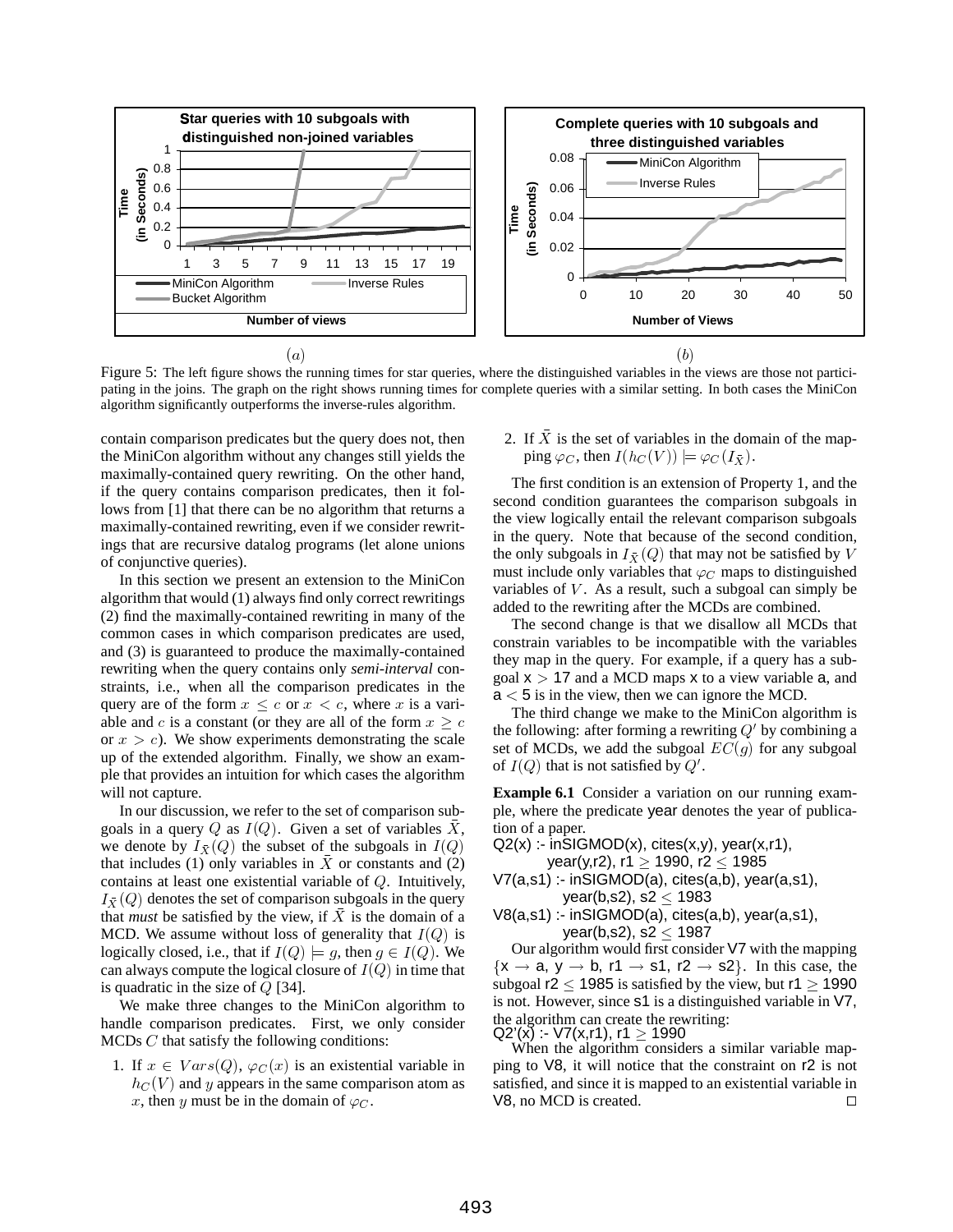**Example 6.2** The following example provides an intuition for which rewritings our extended algorithm will not discover. Consider the following query and view:

Q(u) :- e(u,v), u  $\leq$  v  $V1(a) - e(a,b), e(b,a)$ 

The algorithm will not create any MCD because the subgoal  $u \leq v$  in the query is not implied by the view. However, the following is a contained rewriting of  $Q$ .

Q'(u) :- V1(u)

In order to show that the query contains the rewriting, we need to consider two different containment mappings, depending on whether  $a \leq b$  or  $a > b$  [17]. In each of these mappings, the subgoal  $e(u, v)$  is mapped to a different subgoal. Our algorithm will only find rewritings in which the target of the mapping for a subgoal in the query is the same for any possible order on the variables. П

Figure 6 shows sample experiments that we ran on the extended algorithm in the case of chain queries. In the experiments, we added to the queries and views a number of comparison subgoals of the form  $x < c$  or  $x > c$ .

The experiments show that the same trends we saw without comparison predicates appear here as well. In general, the addition of comparison predicates reduces the number of rewritings because more views can be deemed irrelevant. This is illustrated in Figure  $6(b)$  where all of the variables in the views are distinguished and therefore without comparison predicates there would be many more rewritings. However, since the comparison predicates reduce the number of relevant views, the algorithm with comparison predicates scales up to a larger number of views. In Figure 6(a), the number of rewritings is very small, and the extra overhead of processing the comparison predicates causes slow down of a factor of 4. This factor can be decreased with further optimizations of our comparison predicate code that we did not explore.

# **7 Related Work**

Algorithms for rewriting queries using views are surveyed in [20]. Most of the previous work on the problem focused on developing algorithms for the problem, rather that on studying their performance. In addition to the algorithms mentioned previously, algorithms have been developed for conjunctive queries with comparison predicates [35], queries and views with grouping and aggregation [15, 31, 7, 13], OQL queries [11], and queries over semi-structured data [26, 4]. The problem of answering queries using views has been considered for schemas with functional and inclusion dependencies [10, 14], languages that query both data and schema [23], and disjunctive views [2]. Clearly, each of the above extensions to the basic problem represents an opportunity for a possible extension of the MiniCon algorithm. Mitra [24] developed a rewriting algorithm that also captures the intuition of Property 1, and thus would likely lead to better performance than the bucket algorithm and the inverse-rules algorithm.

Several works discussed extensions to query optimizers that try to make use of materialized views in query processing [33, 6, 3, 27, 36]. In some cases, they modified the System-R style join enumeration component [33, 6], and in others they incorporated view rewritings into the rewrite phase of the optimizer [36, 27]. These works showed that considering the presence of materialized views did not negatively impact the performance of the optimizer. However, in these works the number of views tended to be relatively small. In [27], the authors consider a more general setting where they use a constraint language to describe views, physical structures and standard types of constraints. Unlike our algorithm, the above works are designed to produce a *single* conjunctive rewriting that is equivalent to the query and has the least cost, whereas we search for the maximally-contained rewriting.

# **8 Conclusions**

This paper makes two important contributions. First, we present a new algorithm for answering queries using views, and second, we present the first experimental evaluation of such algorithms. We began by analyzing the two existing algorithms, the bucket algorithm and the inverse-rules algorithm, and found that they have significant limitations. We developed the MiniCon algorithm, a novel algorithm for answering queries using views, and showed that it scales gracefully and outperforms both existing algorithms. As a result of our work, we have established that answering queries using views can be done efficiently for large-scale problems. Finally, we described an extension of our algorithm to handle comparison predicates. As we show in the extended version of the paper, the MiniCon algorithm can also be extended in a straightforward fashion to deal with access-pattern limitations [30] in the same spirit of [10].

An interesting direction of future research is to extend the MiniCon algorithm to the context of using materialized views for query optimization and to consider bag semantics. In this context, we are interested in the *cheapest* rewriting of the query. Conceivably, it is possible as in [33, 6] to modify the second phase of the MiniCon algorithm such that it combines the MCDs in a bottom-up dynamic programming style, and hence saves only the cheapest rewriting. However, for the algorithm to guarantee finding the cheapest rewriting, we now need to consider rewritings that contain logically redundant subgoals.

**Example 8.1** Suppose we have the following query and views:

 $Q(x,y)$  :- e1(x,z), e2(z,y)  $V1(x,y)$  :- e1(x,y)  $V2(z,y)$  :-  $e2(z,y)$  $V3(x)$  :- e1(x,z), e2(z,y)

If the join of e1 and e2 is very selective, the rewriting of the query that will yield the cheapest query execution plan may be:

 $q'(x,y)$  :-  $v3(x)$ ,  $v1(x,y)$ ,  $v2(z,y)$ .